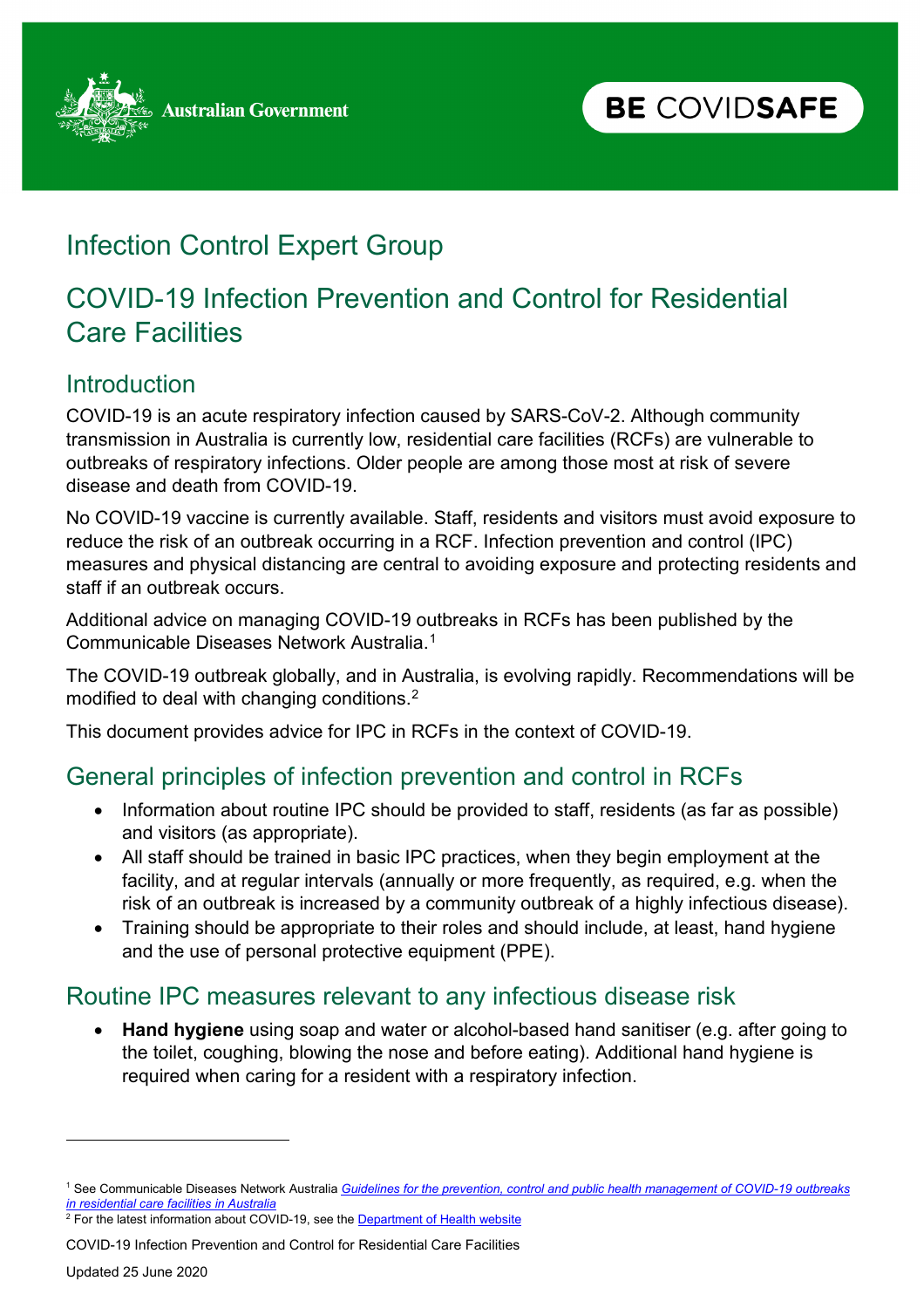

- **Appropriate use of PPE**[3,](#page-1-0) especially when caring for a resident with a respiratory infection.
- **Cough etiquette and respiratory hygiene** for staff, residents (if possible) and visitors.
- **Frequent cleaning and disinfection** (at least daily) of floors and surfaces. More frequent cleaning of frequently touched or soiled surfaces. [4](#page-1-1)
- **Isolating or cohorting** residents confirmed to have an infection caused by the same pathogen.
- **Annual influenza vaccination** of residents, staff and all visitors to RCFs.
- **Standard contact and droplet precautions** when caring for a resident with a respiratory infection.
- **Limiting unnecessary movement** of residents and staff within and between facilities.

# Spread of COVID-19

-

The virus that causes COVID-19 most commonly spreads through:

- Direct contact with droplets from an infected person's cough or sneeze. This can be avoided by cough etiquette and physical distancing (see below).
- Close contact<sup>[5](#page-1-2)</sup> with an infectious person.
- Touching objects or surfaces (e.g. bed rails, doorknobs or tables) that have been contaminated with respiratory droplets from an infected person and then touching the face, especially mouth, nose or eyes.

## Collection of respiratory specimens

Specimens for diagnosis of COVID-19 and other respiratory viral infection should be collected by a trained health care professional or pathology collector.

Guidance on appropriate PPE for collection of specimens is available on the [Department of](https://health.govcms.gov.au/resources/collections/coronavirus-covid-19-resources-for-health-professionals-including-aged-care-providers-pathology-providers-and-health-care-managers)  <u>Health website</u>.<sup>[6](#page-1-3)</sup>

## Placement of residents within the RCF

With appropriate IPC precautions, many RCF residents with COVID-19 and their contacts can be safely cared for within the facility.

#### Placement of residents with suspected or confirmed COVID-19

#### Residents with **suspected or confirmed COVID-19** should be **isolated and cared for in single rooms**.

- Residents should be isolated while they are infectious (as determined by the Public Health Unit).
	- $\circ$  During this period, if they are ambulatory and well enough, they may leave the room for exercise. They must be supervised and avoid contact with other residents.

<span id="page-1-0"></span><sup>&</sup>lt;sup>3</sup> Supplies of personal protective equipment may be limited during a significant outbreak especially if it is prolonged. State and Commonwealth authorities endeavour to secure and distribute adequate supplies. It should be used only as recommended.

<span id="page-1-1"></span><sup>4</sup> See *[Environmental cleaning and disinfection principles for health and residential care facilities](https://www.health.gov.au/resources/publications/coronavirus-covid-19-environmental-cleaning-and-disinfection-principles-for-health-and-residential-care-facilities)* <sup>5</sup> See the Communicable Diseases Network Australia *[COVID-19 National Guidelines for Public Health Units](https://www1.health.gov.au/internet/main/publishing.nsf/Content/cdna-song-novel-coronavirus.htm)*

<span id="page-1-3"></span><span id="page-1-2"></span><sup>&</sup>lt;sup>6</sup> Refer to *Coronavirus (COVID-19) guidance on use of personal protective equipment (PPE) in non-inpatient health care settings, during the [COVID-19 outbreak](https://www.health.gov.au/resources/publications/coronavirus-covid-19-guidance-on-use-of-personal-protective-equipment-ppe-in-non-inpatient-health-care-settings-during-the-covid-19-outbreak)*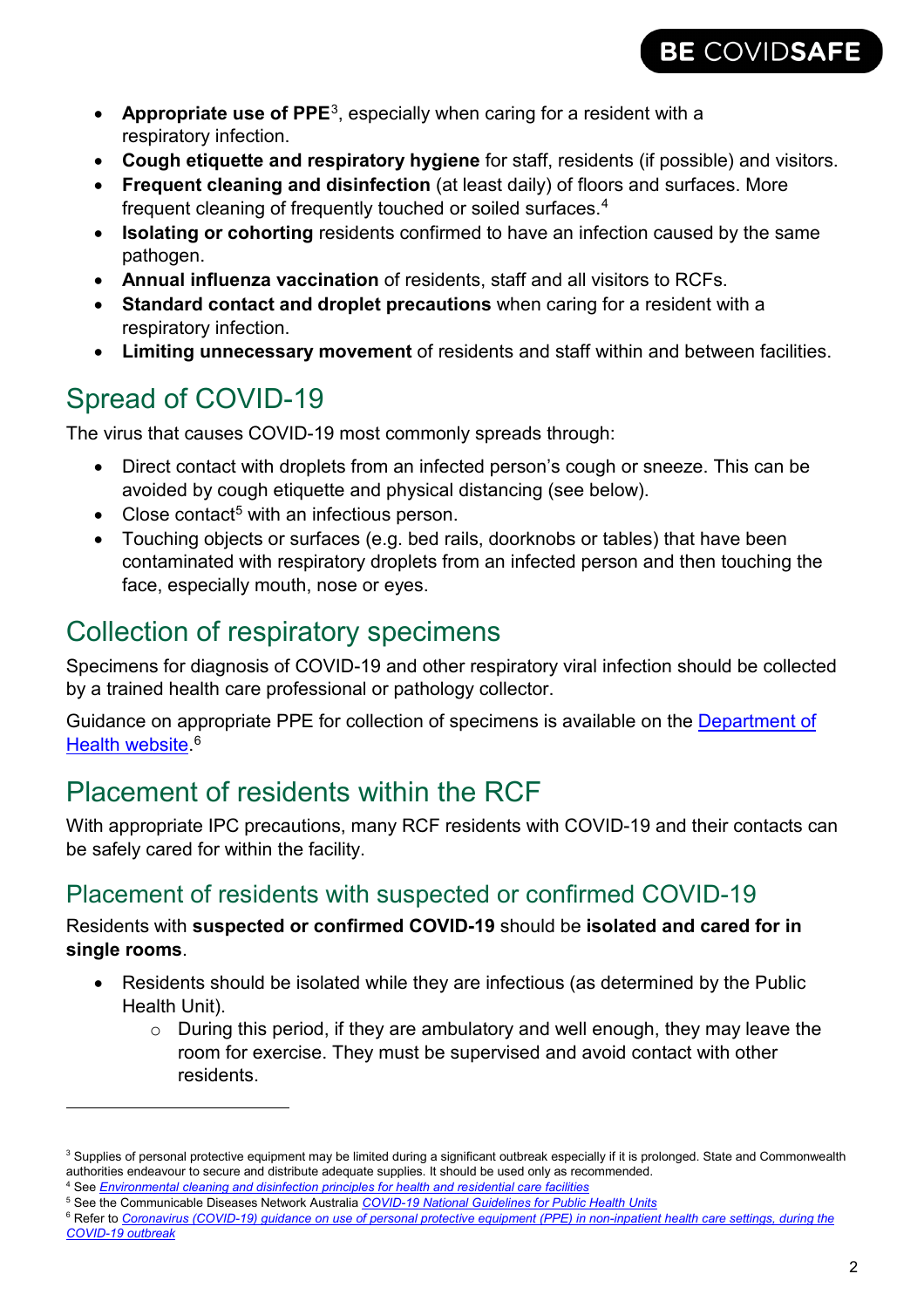

- o If residents must leave their room while infectious they should wear a surgical mask.
- Remind staff and residents of the need for cough etiquette and respiratory hygiene.
- Staff and visitors in contact with ill residents should follow contact and droplet precautions [\(see below\)](#page-3-0).
- Supplies of PPE should be available immediately outside the room.
- Special arrangements may be needed for care of residents with dementia who need to be isolated.

<span id="page-2-0"></span>If a single room is not available, the following principles can guide resident placement.

- Residents with the same pathogen<sup>[7](#page-2-1)</sup> who are assessed by the RCF as suitable roommates, can share a room (i.e. be cohorted).
- Ill residents sharing a room should be more than 1.5 metre apart. There should be a privacy curtain between them to minimise the risk of droplet transmission.
- Staff in direct contact with ill residents should follow contact and droplet precautions (see [below\)](#page-3-0).
- Staff caring for residents who have COVID-19 should be cohorted as far as possible. This reduces the chance of the virus spreading to other staff and residents.

#### Placement of residents who are close contacts of a confirmed COVID-19 case

- Any resident who remains well but has been in close contact with a confirmed or probable case, in the period extending 48 hours before symptoms began in the confirmed or probable case, should be quarantined in a single room for 14 days.
- They should be monitored for symptoms of COVID-19 (at least daily).
- They may leave their room for exercise or activity, with supervision by a staff member, if necessary, to ensure that they avoid contact with other residents.
- If a single room is not available, residents in quarantine can share a room. The same precautions as for room-sharing by confirmed cases apply [\(see above\)](#page-2-0). If COVID-19 is later confirmed in one of the residents, they should be separated. The resident who has COVID-19 should be isolated. The other resident should remain in quarantine.

## Hospital transfer of residents with suspected or confirmed COVID-19

- The RCF may decide a resident's condition warrants transfer to hospital. The decision should be made in consultation with relatives and take account of their previous health status and advanced care directive.
- The ambulance service and hospital must be advised, in advance, that the resident is being transferred from a RCF where COVID-19 is suspected or confirmed.
- If the resident needs urgent medical attention, the RCF should call 000 and advise the operator of the COVID-19 risk.

 $\overline{a}$ 

<span id="page-2-1"></span> $^7$  An acute respiratory illness may be due to COVID-19 or many other respiratory viruses. Laboratory tests are required to identify the cause. It is important that ill residents be separated until the causative pathogen for each ill resident is known. Only residents with the same respiratory pathogen may be cohorted together.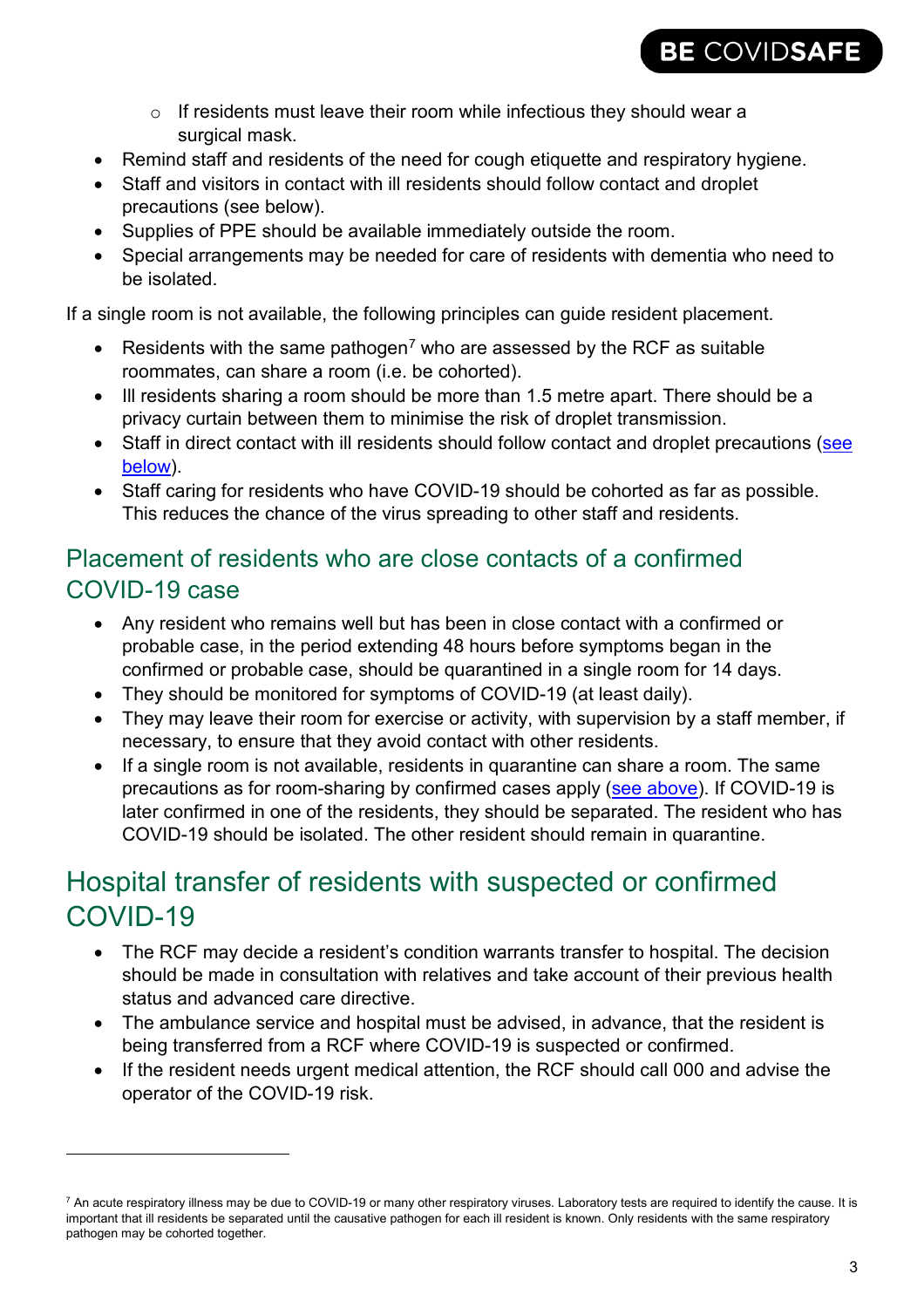#### IPC measures when a resident has suspected or confirmed COVID-19

**Standard Precautions** are IPC practices used routinely in healthcare. They should be used in RCFs with a suspected or proven COVID-19 outbreak and **apply to all staff and all residents.**

Key elements are:

- **Hand hygiene** before and after each episode of resident contact and after contact with potentially contaminated surfaces or objects (even when hands appear clean).
	- $\circ$  Gloves are not a substitute for hand hygiene. Staff should perform hand hygiene before putting gloves on and after taking them off.
- **Use of PPE** if exposure to body fluids or heavily contaminated surfaces is anticipated (gown, surgical mask, protective eyewear, and gloves).
- **Cough etiquette and respiratory hygiene.**
	- $\circ$  Cough into a tissue (and discard the tissue immediately) or into the bend of the elbow; perform hand hygiene.
- **Regular cleaning of the environment and equipment**.
- **Provision of alcohol-based hand sanitiser** at the entrance to the facility and other strategic locations.

**Note:** RCFs should ensure all staff are **trained in the correct use of PPE,** appropriate to their role. Incorrect removal of PPE increases the risk of personal contamination and spread of infection.

**Transmission-based precautions** are IPC practices used *in addition* to standard precautions, to reduce transmission due to the specific route of transmission of a pathogen.

Respiratory infections, including COVID-19, are most commonly spread by contact and droplets. Airborne spread may occur during aerosol generating procedures.

#### <span id="page-3-0"></span>**A. Contact and droplet precautions**

These precautions apply to:

- Health care workers and RCF staff during the clinical consultation and physical examination of residents with suspected or confirmed COVID-19, or who are in quarantine.
- All staff when in contact with ill residents.

Key elements are:

- **Standard precautions** (as above).
- **Use of PPE** including gown, surgical mask, protective eyewear, and gloves **when in contact with an ill resident.**
	- $\circ$  Protective eyewear can be in the form of safety glasses, eye shield, face shield, or goggles.
- **Isolation of ill residents** in a single room. If a single room is unavailable see: "Placement of residents with suspected or proven COVID-19" (above).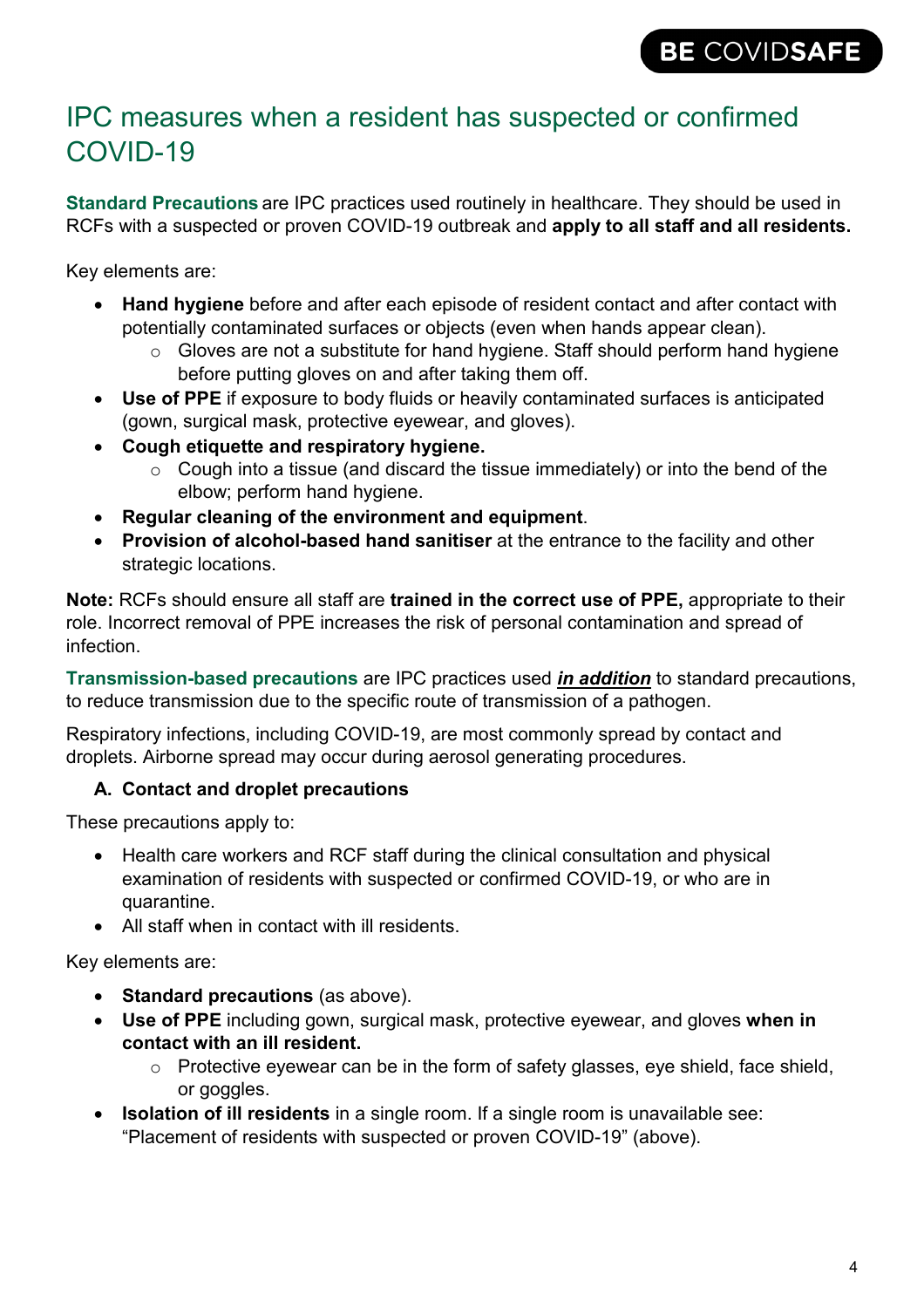

- **Enhanced cleaning and disinfection** of the ill resident's environment. [8](#page-4-0)
- **Limit the number** of staff, health care workers, and visitors in contact with the ill resident.
- **Nebulisers** have been associated with a risk of transmission of respiratory viruses and their use **should be avoided**. A spacer or puffer should be used instead.

**Note: When caring for an asymptomatic resident in quarantine**, contact and droplet precautions should be followed (PPE includes a gown, surgical mask, protective eyewear, and gloves). Eye protection is optional. If the resident later develops symptoms or is confirmed to have COVID-19, staff who did not wear eye protection do not need to quarantine if they:

- Followed all other precautions
- Remain well
- Had no direct contact with respiratory secretions (i.e. a cough or sneeze directly into to the face).

#### **B. Airborne precautions**

Use of P2/N95 respirators, instead of surgical masks, are recommended, **in addition to all other precautions outlined above,** when performing certain high-risk (aerosol generating) procedures on patients with COVID-19. **Their use is unlikely to be needed in a RCF.**[9](#page-4-1)

**Note:** P2/N95 respirators should only be used by staff who have been trained in their use. They should be fit checked with each use to ensure an adequate face seal.

## Exclusion from work for RCF staff for COVID-19

RCF staff who have **epidemiological risk factors for COVID-19** (besides being a health or residential care worker with direct patient contact) or **symptoms consistent with COVID-19**[10](#page-4-2) should:

o Not attend work

 $\overline{a}$ 

- o Seek medical advice and be considered for testing
- o Remain in quarantine (if required) until cleared.

### Preparing for and responding to COVID-19 outbreaks in RCFs

The RCF should form an **Outbreak Management Team** to develop an Outbreak Management Plan<sup>10</sup>. The Plan should:

- Include easily accessible internal policies and procedures on routine, standard and transmission-based IPC precautions (as outlined above).
- Be informed by advice from an IPC professional.
- Ensure adequate supplies of PPE, alcohol-based hand rub and cleaning materials.
- Ensure RCF staff know the symptoms and signs of COVID-19.
- Ensure RCF staff are trained in IPC procedures (as above), including use of PPE.
- Consider the need to extend the use of PPE if the numbers of cases, contacts and/or resident areas or zones affected increase significantly. This may include using PPE beyond the situations recommended in this document.

<span id="page-4-0"></span><sup>&</sup>lt;sup>8</sup> See *[Environmental cleaning and disinfection principles for health and residential care facilities](https://www.health.gov.au/resources/publications/coronavirus-covid-19-environmental-cleaning-and-disinfection-principles-for-health-and-residential-care-facilities)* 

<span id="page-4-1"></span><sup>9</sup> Refer to *[Guidance on the use of personal protective equipment \(PPE\) in hospitals during the COVID-19 outbreak](https://www.health.gov.au/resources/publications/guidance-on-the-use-of-personal-protective-equipment-ppe-in-hospitals-during-the-covid-19-outbreak)*

<span id="page-4-2"></span><sup>10</sup> Communicable Diseases Network Australia *[COVID-19 National Guidelines for Public Health Units](https://www1.health.gov.au/internet/main/publishing.nsf/Content/cdna-song-novel-coronavirus.htm)*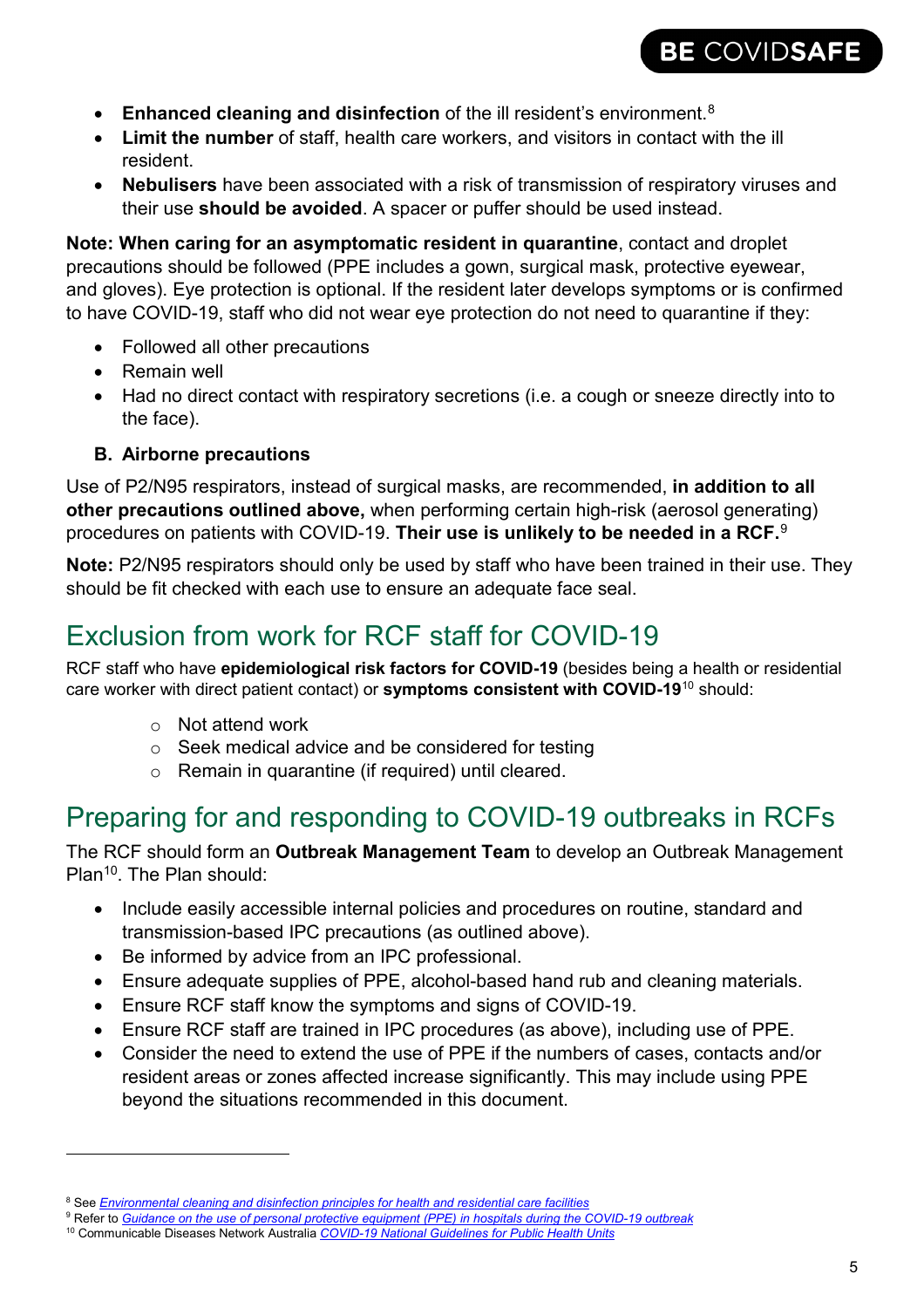- Include a systematic strategy for detecting cases and managing residents or staff who develop symptoms consistent with COVID-19.
- Consider the need for a program of repeat tests for those in quarantine<sup>11</sup>.
- Ensure daily hand-over for ARI monitoring and outbreak detection for staff performing this task.
- Ensure the local Public Health Unit is notified if the RCF suspects an ARI or COVID-19 case.
- Ensure residents have reviewed their Advanced Care Directives, in consultation with relevant family members or persons with medical power of attorney.

#### Resident movement during an outbreak

- Avoid moving residents to other facilities to minimise spread.
- Limit internal movement of residents, visitors and staff within the facility, as far as possible, to minimise spread.
- Implement physical distancing measures in shared living and dining areas.
- Follow, and keep up to date with, relevant guidelines for outbreak management in RCFs. [11](#page-5-0)

### New admissions and readmissions during an outbreak

- RCFs should restrict admission of new residents into the facility. Depending upon the extent of the outbreak and the layout of the building, restrictions may be applied to a floor, a wing or the entire facility.
- Restrictions protect new residents and avoid extending the outbreak.
- Residents who are in hospital for any reason, including COVID-19, **should be readmitted to the RCF** as soon as they are well enough to be discharged from hospital.
- New or returning residents should be screened for relevant symptoms.

# Visitor restriction and signage

-

Movement of visitors into and within the facility should be limited and physical distancing measures maintained. The following **IPC precautions** should be implemented.

- Follow, and stay up to date with, relevant advice on outbreak management in high-risk settings<sup>11</sup> and restrictions to visitors to RCFs.
- If appropriate IPC precautions can be implemented to protect staff and other residents, visiting restrictions may be relaxed in the context of end-of-life palliative care.
- Encourage and facilitate phone or video calls, or visits with physical barrier (e.g. window. balcony or 'see-through' fence) between residents and their friends and family members to maintain social contact while visiting restrictions are in place.
- Ensure all visitors, including essential external providers and visitors:
	- o Visit only one resident (or staff member).
	- o Go directly to the resident's room or area designated by the RCF, and avoid shared areas.
	- o Stay 1.5 metres from residents, if possible.

<span id="page-5-0"></span><sup>11</sup> See Communicable Diseases Network Australia *[Guidelines for the prevention, control and public health management of COVID-19 outbreaks](https://www.health.gov.au/resources/publications/coronavirus-covid-19-guidelines-for-outbreaks-in-residential-care-facilities)  [in residential care facilities in Australia](https://www.health.gov.au/resources/publications/coronavirus-covid-19-guidelines-for-outbreaks-in-residential-care-facilities)*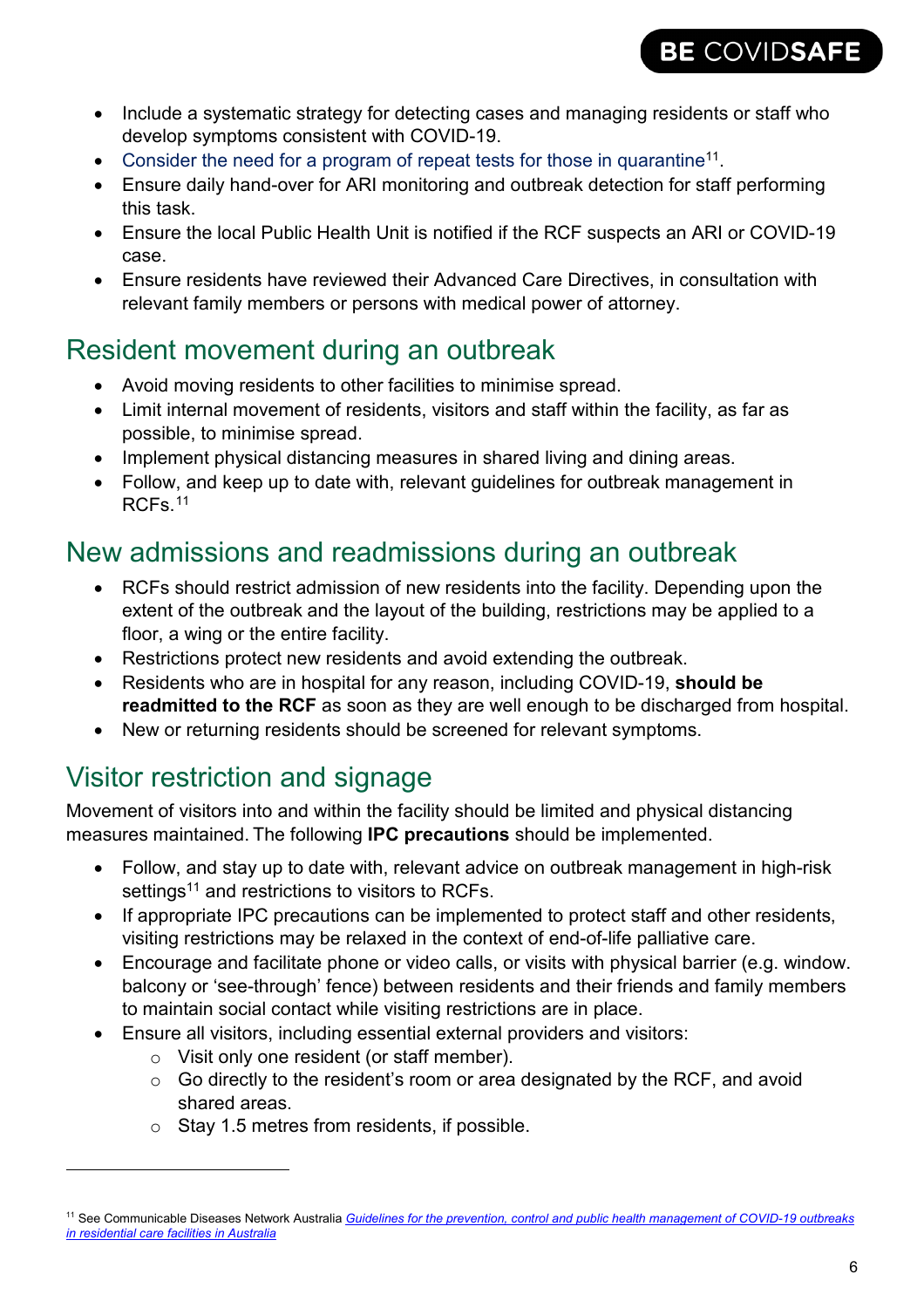

- $\circ$  Use alcohol-based hand rub or wash their hands before entering and on leaving the RCF and the resident's room.
- o Practise cough etiquette and respiratory hygiene.
- $\circ$  If visiting a resident who is in isolation or quarantine, follow contact and droplet precautions, as directed by RCF staff.
- Post signs or posters at the entrance and other strategic locations to remind visitors of the precautions including donning and doffing instructions at PPE stations.
- Screen visitors on entry to the facility for epidemiological (recent travel, contact with a COVID-19 case) and clinical risk factors (acute respiratory infection, fever/history of fever or loss of smell or taste).

### Duration of isolation precautions for confirmed COVID-19 patients

- Ceasing isolation precautions for residents who have had COVID-19 should be determined on a **case-by-case basis** by the local Public Health Unit. [12](#page-6-0)
- Outbreak precautions for the facility should remain in place until at least 14 days after the last case is diagnosed, or on advice from the Public Health Unit.

## Environmental cleaning

- During an outbreak, RCFs need to increase cleaning and disinfection of shared areas and residents' rooms.
- Frequently touched surfaces should be cleaned and disinfected frequently.
- Any resident care equipment should be cleaned and disinfected between each use or used exclusively for individual residents. $^{\rm 13}$  $^{\rm 13}$  $^{\rm 13}$

## Handling of Linen

 $\overline{a}$ 

- Soiled linen should always be treated as potentially infectious.
- Routine procedures are adequate for handling linen from residents in a RCF with a COVID-19 outbreak. This includes the linen of residents in quarantine or isolation.
- All linen should be laundered on site. Relatives should not take linen home for laundering.
- Grossly contaminated/soiled linen should be placed in a soluble plastic bag and then placed in the linen skip. Alternatively, the linen skip can be lined with a plastic bag for soiled linen.

### Food service and utensils

- The principles of food hygiene should be followed in food preparation and service.
- Staff should perform hand hygiene before preparing or serving food to residents.
- Disposable crockery and cutlery are not required.
- Crockery and cutlery should be washed in a dishwasher, if available. Otherwise wash with hot water and detergent, rinse in hot water and leave to dry.

<span id="page-6-0"></span><sup>12</sup> See Communicable Diseases Network Australia *[Guidelines for the prevention, control and public health management of COVID-19 outbreaks](https://www.health.gov.au/resources/publications/coronavirus-covid-19-guidelines-for-outbreaks-in-residential-care-facilities)  [in residential care facilities in Australia](https://www.health.gov.au/resources/publications/coronavirus-covid-19-guidelines-for-outbreaks-in-residential-care-facilities)*

<span id="page-6-1"></span><sup>13</sup> See *[Environmental cleaning and disinfection principles for health and residential care facilities](https://www.health.gov.au/resources/publications/coronavirus-covid-19-environmental-cleaning-and-disinfection-principles-for-health-and-residential-care-facilities)*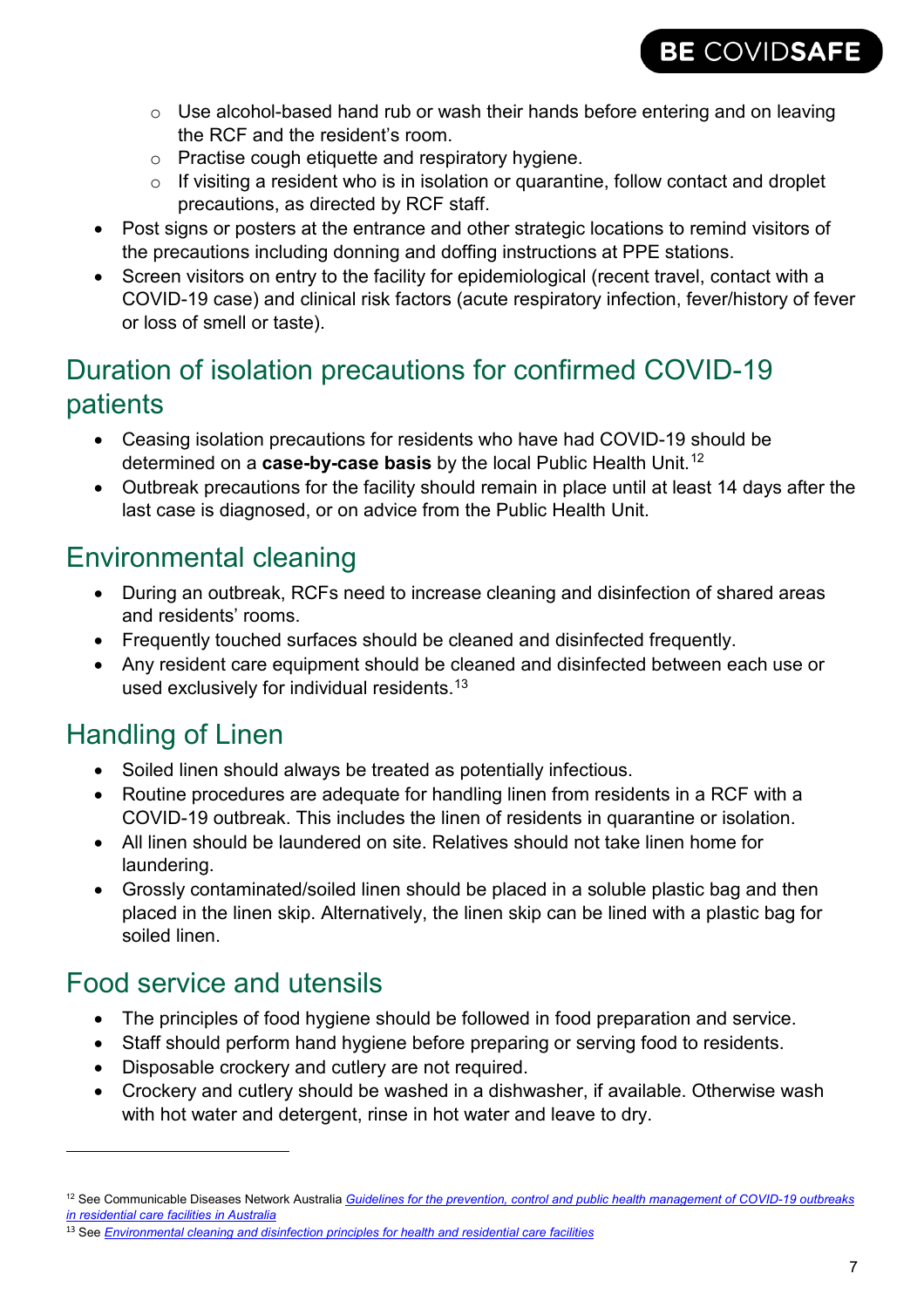• Cutlery and crockery from ill residents does not need to be washed separately. Hot water and detergent will inactivate any residual contamination.

BE COVIDSAFE

- Staff should wash or sanitise their hands after collecting or handling used crockery and cutlery. Trays and utensils can be contaminated with saliva or respiratory droplets.
- Trays and trolleys used for delivery of food should be cleaned thoroughly with disinfectant wipes after use.

# Waste Management

- Waste can be managed in accordance with routine procedures.
- Clinical waste should be disposed of in clinical waste streams.
- Non-clinical waste is disposed of into general waste streams.

# Management of Deceased Bodies

- Advice for handling of bodies affected by COVID-19 has been endorsed by CDNA and AHPPC.[14](#page-7-0)
- Normal processes apply to the management of deceased bodies.
- RCFs should follow the same precautions when handling the body as when caring for the resident during life. RCFs should ensure contact and droplet precautions are followed if the deceased person had COVID-19.
- Deceased bodies should be placed in a leak-proof bag. Staff handling deceased bodies should wear a gown, surgical mask, protective eyewear and gloves.

 $\overline{a}$ 

<span id="page-7-0"></span><sup>14</sup> See *[Advice for funeral directors](https://www.health.gov.au/sites/default/files/documents/2020/03/coronavirus-covid-19-advice-for-funeral-directors-advice-for-funeral-directors-covid-19_1.pdf)*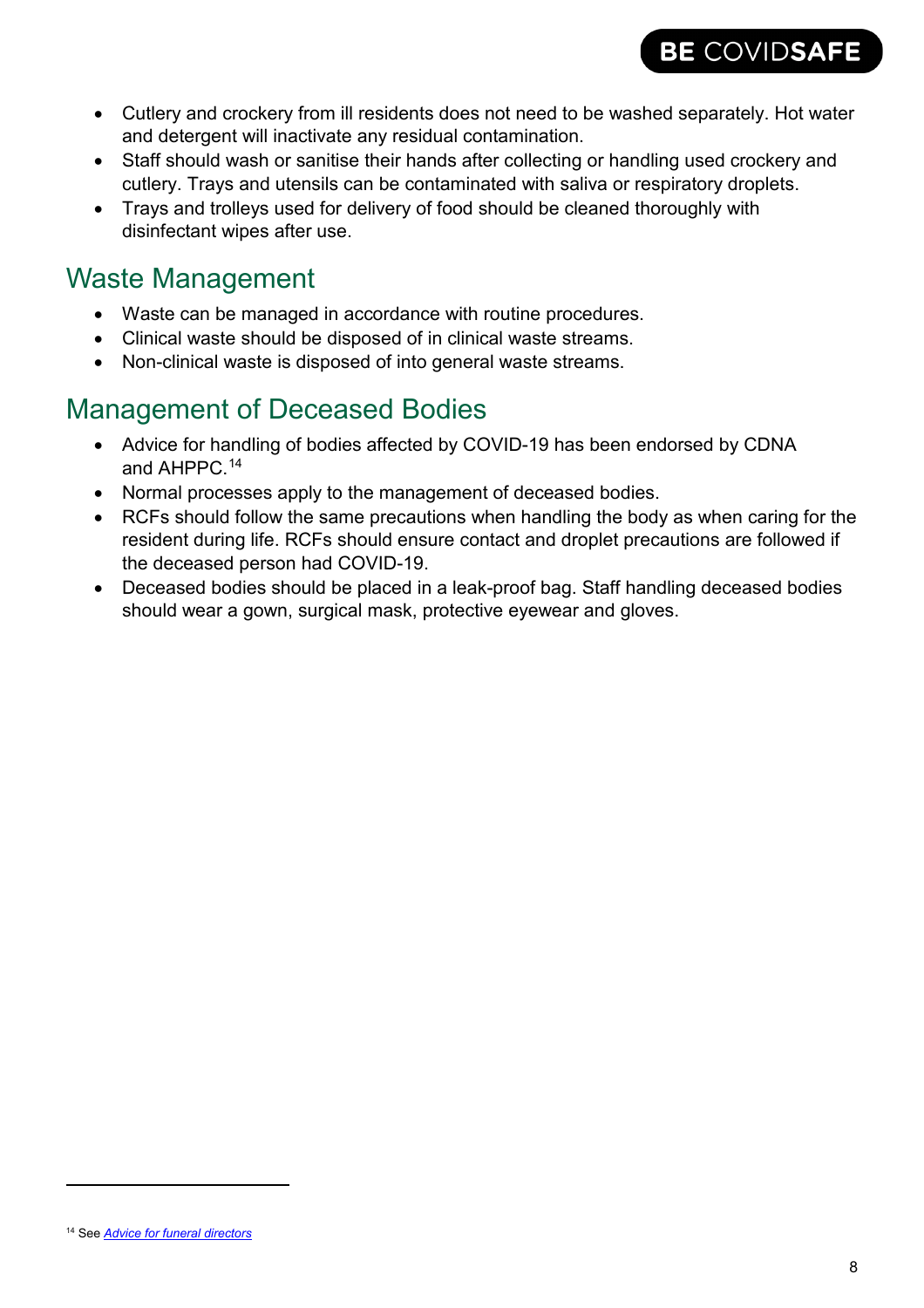## APPENDIX 1: CONTACT AND DROPLET PRECAUTIONS FOR SUSPECTED OR CONFIRMED COVID-19

| <b>Requirements</b>                        | <b>Contact and Droplet Precautions for COVID-19</b>                                                                                                                                                                                                                                                                                                                                                                                                                                                                                  |
|--------------------------------------------|--------------------------------------------------------------------------------------------------------------------------------------------------------------------------------------------------------------------------------------------------------------------------------------------------------------------------------------------------------------------------------------------------------------------------------------------------------------------------------------------------------------------------------------|
| Single room                                | Yes, or cohort with patient with same virus (in consultation with an<br>infection control professional, or infectious diseases physician). Maintain<br>spatial separation of at least 1.5 metres.                                                                                                                                                                                                                                                                                                                                    |
|                                            | It is recommended single patient rooms be fitted with en suite facilities. If<br>en suite facilities are not available, a toilet and bathroom should be<br>dedicated for individual or cohort patient use.                                                                                                                                                                                                                                                                                                                           |
| <b>Negative</b><br>pressure*               | No                                                                                                                                                                                                                                                                                                                                                                                                                                                                                                                                   |
| <b>Hand hygiene</b>                        | Yes                                                                                                                                                                                                                                                                                                                                                                                                                                                                                                                                  |
| <b>Gloves</b>                              | Yes, if there is direct contact with the patient or their environment.                                                                                                                                                                                                                                                                                                                                                                                                                                                               |
| Gown/apron                                 | Yes, if there is direct contact with the patient or their environment.                                                                                                                                                                                                                                                                                                                                                                                                                                                               |
| <b>Surgical Mask</b>                       | Yes. Remove mask after leaving patient's room.                                                                                                                                                                                                                                                                                                                                                                                                                                                                                       |
| <b>Protective</b><br>eyewear               | Yes. This may be in the form of safety glasses, eye shield, face shield, or<br>goggles.                                                                                                                                                                                                                                                                                                                                                                                                                                              |
| <b>Special</b><br>handling of<br>equipment | Single use or, if reusable, reprocess according to manufacturer's<br>instructions before reuse.<br>Avoid contaminating surfaces and equipment with gloves used between<br>tasks.                                                                                                                                                                                                                                                                                                                                                     |
| <b>Transport of</b><br>patients            | Surgical mask worn by carer/healthcare worker if patient is<br>coughing/sneezing or has other signs and symptoms of an infectious<br>disease spread by respiratory route.<br>Surgical mask for patient (if tolerated) when they leave the room.<br>Patients on oxygen therapy must be changed to nasal prongs and have a<br>surgical mask over the top of the nasal prongs for transport (if medical<br>condition allows).<br>Advise transport staff of level of precautions to be maintained.<br>Notify area receiving the patient. |
| <b>Alerts</b>                              | When cohorting patients, they require minimum of 1.5 metres of patient<br>separation.<br>Visitors to patients' rooms must wear a fluid resistant surgical mask and<br>protective eyewear and perform hand hygiene.<br>Remove PPE and perform hand hygiene on leaving the room.<br>Patient Medical Records must not be taken into the room.<br>Signage of room.                                                                                                                                                                       |
| <b>Room cleaning</b>                       | Enhanced cleaning                                                                                                                                                                                                                                                                                                                                                                                                                                                                                                                    |